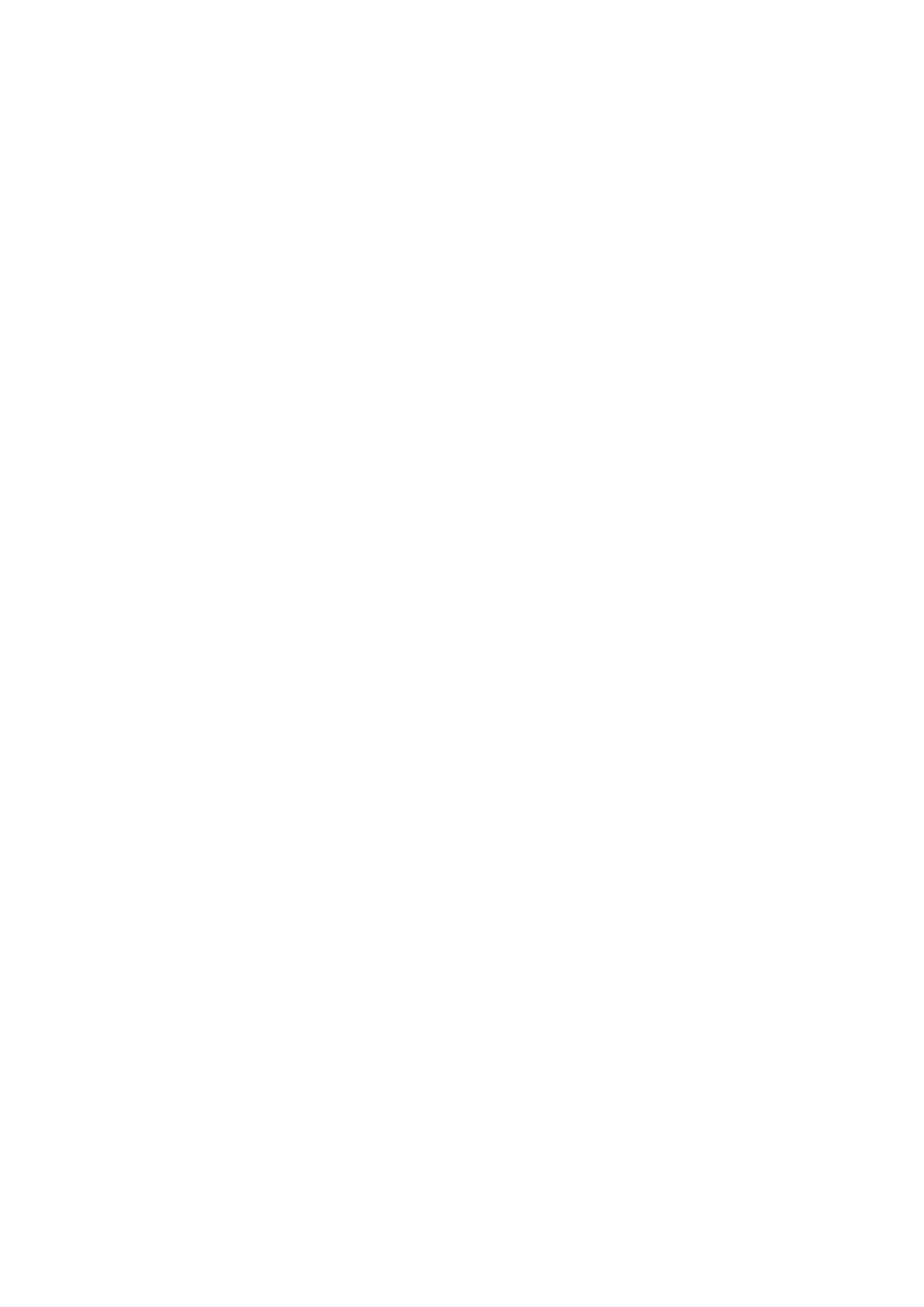# **NORTHERN TERRITORY OF AUSTRALIA**

As in force at 13 March 1996 \_\_\_\_\_\_\_\_\_\_\_\_\_\_\_\_\_\_\_\_

\_\_\_\_\_\_\_\_\_\_\_\_\_\_\_\_\_\_\_\_

## **CRIMES (FORFEITURE OF PROCEEDS) REGULATIONS**

## **Regulations under the** *Crimes (Forfeiture of Proceeds) Act*

#### **1 Citation**

These Regulations may be cited as the *Crimes (Forfeiture of Proceeds) Regulations*.

#### **2 Definitions**

In these Regulations, unless the contrary intention appears:

*Australian Capital Territory Act* means the *Proceeds of Crime Act 1991* of the Australian Capital Territory as in force from time to time.

*Commonwealth Act* means the *Proceeds of Crime Act 1987* of the Commonwealth as in force from time to time.

*Drug Trafficking Act of New South Wales* means the *Drug Trafficking (Civil Proceedings) Act 1990* of New South Wales as in force from time to time.

*former New South Wales Act* means the *Crimes (Confiscation of Profits) Act 1985* of the State of New South Wales as in force from time to time.

*New South Wales Act* means the *Confiscation of Proceeds of Crime Act 1989* of the State of New South Wales as in force from time to time.

*Queensland Act* means the *Crimes (Confiscation) Act 1989* of the State of Queensland as in force from time to time.

*South Australian Act* means the *Crimes (Confiscation of Profits) Act 1986* of the State of South Australia as in force from time to time.

*Tasmanian Act* means the *Crimes Confiscation of Profits)*  Act 1993 of the State of Tasmania as in force from time to time.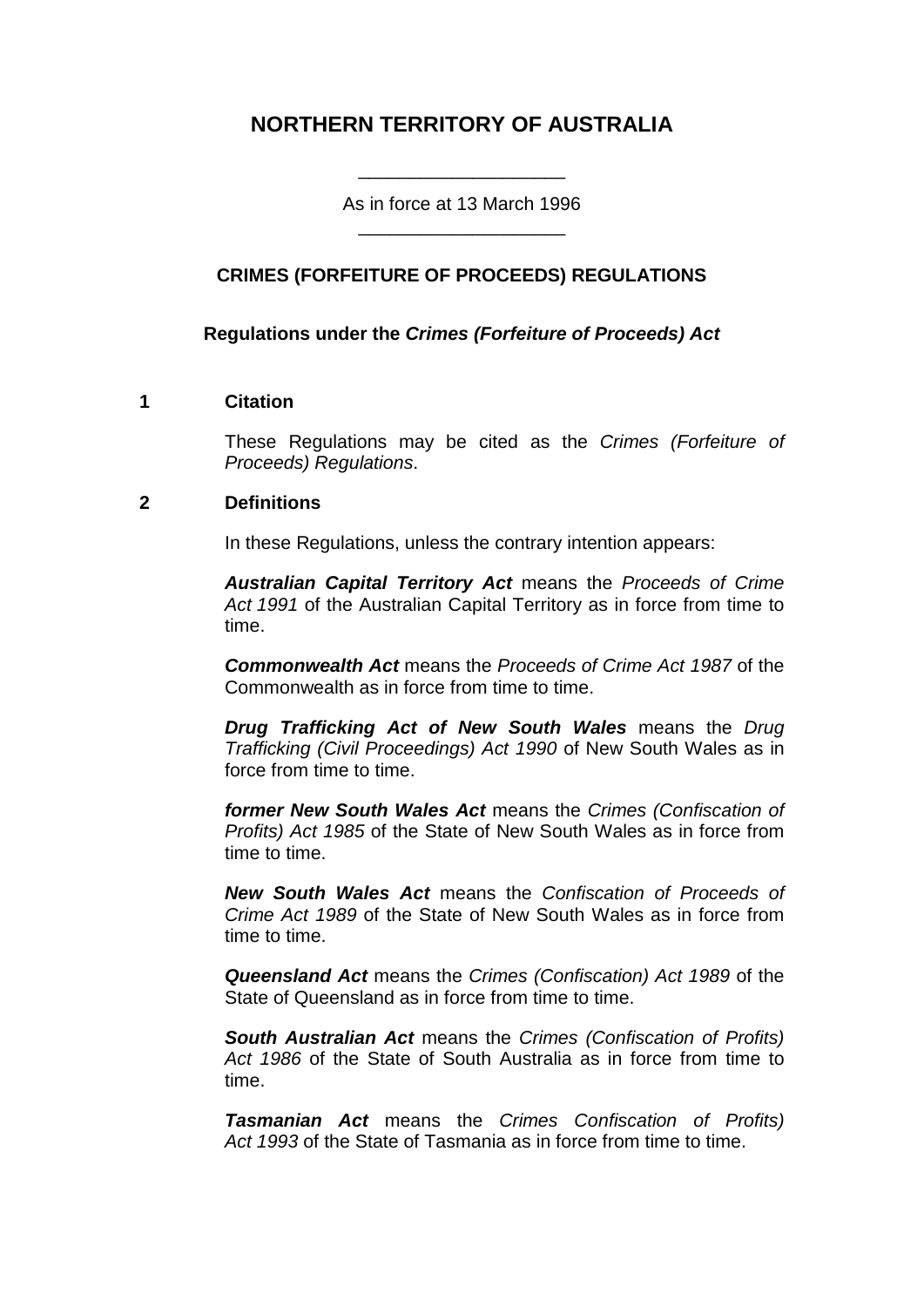*Victorian Act* means the *Crimes (Confiscation of Profits) Act 1986* of the State of Victoria as in force from time to time.

*Western Australian Act* means the *Crimes (Confiscation of Profits) Act 1988* of the State of Western Australia as in force from time to time.

#### **3 Corresponding law**

For the purposes of the definition of *corresponding law* in section 3 of the Act:

- (aa) the Australian Capital Territory Act;
- (a) the Commonwealth Act;
- (ab) the Drug Trafficking Act of New South Wales;
- (b) the former New South Wales Act;
- (c) the New South Wales Act;
- (d) the Queensland Act;
- (e) the South Australian Act;
- (ea) the Tasmanian Act;
- (f) the Victorian Act; and
- (g) the Western Australian Act,

are prescribed to be laws that correspond to the Act.

#### **4 Interstate forfeiture order**

For the purposes of the definition of *interstate forfeiture order* in section 3 of the Act, an order made under:

- (a) section 19(1) of the Commonwealth Act;
- (b) section 5(1) of the former New South Wales Act;
- (c) section 18 of the New South Wales Act;
- (d) section 8 of the Queensland Act;
- (e) section 5(1) of the South Australian Act;
- (f) section 7 of the Victorian Act; or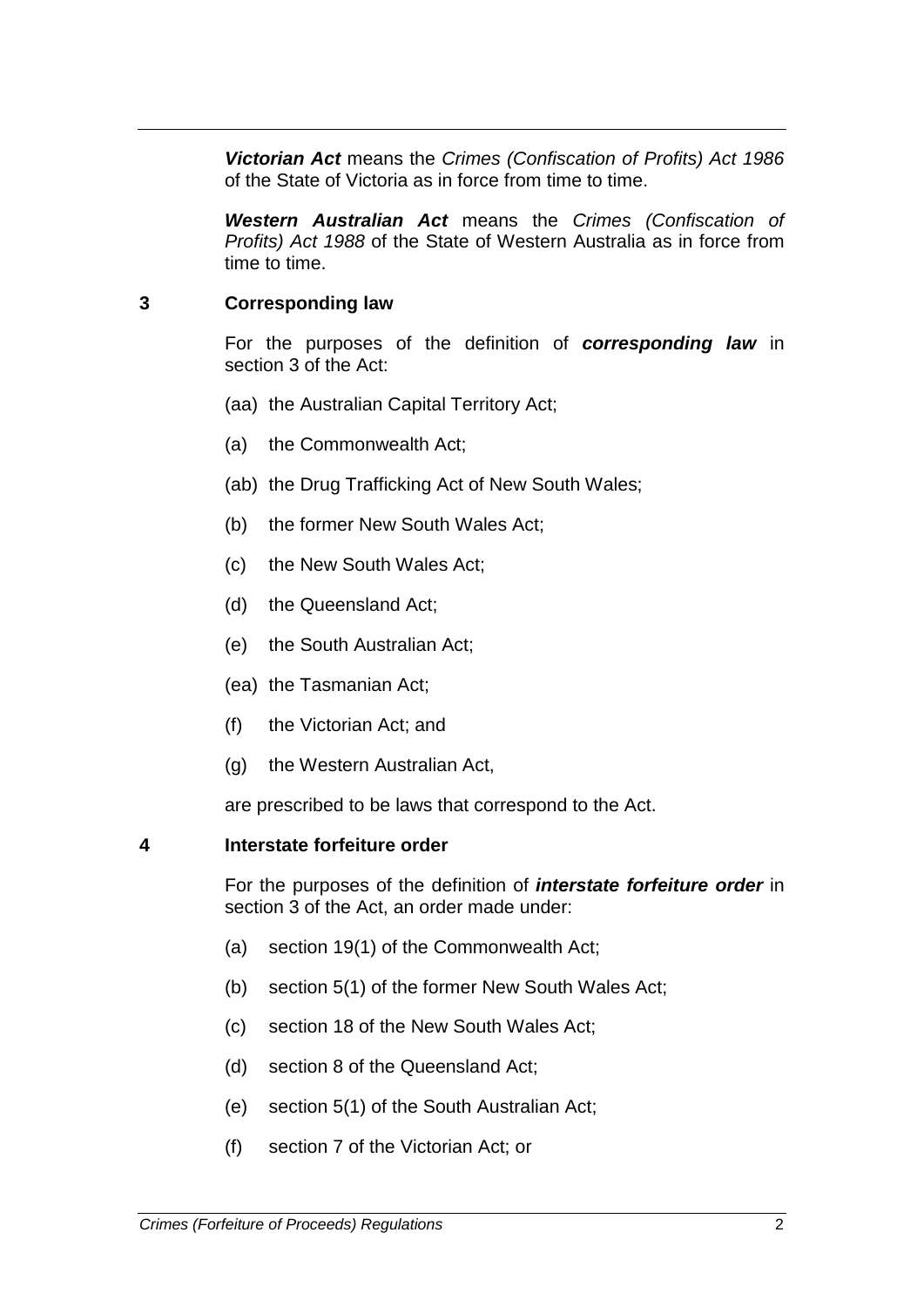(g) section 10 of the Western Australian Act,

is an order of a kind prescribed to be within that definition.

#### **5 Interstate pecuniary penalty order**

For the purposes of the definition of *interstate pecuniary penalty order* in section 3 of the Act, an order made under:

- (a) section 26(1) of the Commonwealth Act;
- (b) section 10(1) of the former New South Wales Act;
- (c) section 24, 25, 29 or 30 of the New South Wales Act;
- (d) section 13 of the Queensland Act;
- (e) section 12 of the Victorian Act; or
- (f) section 15 of the Western Australian Act,

is an order of a kind prescribed to be within that definition.

#### **6 Interstate restraining order**

For the purposes of the definition of *interstate restraining order* in section 3 of the Act, an order made under:

- (a) section 43(2) of the Commonwealth Act;
- (b) section 12(2) of the former New South Wales Act;
- (c) section 43 of the New South Wales Act;
- (d) section 17 of the Queensland Act;
- (e) section 6(1) of the South Australian Act;
- (f) section 16 of the Victorian Act; or
- (g) section 20 of the Western Australian Act,

is an order of a kind prescribed to be within that definition.

#### **7 Prescribed particulars of restraining order**

For the purposes of section 22 of the Act, the prescribed particulars of a restraining order are:

(a) the full name of the appropriate officer who applied for the restraining order under section 14 of the Act;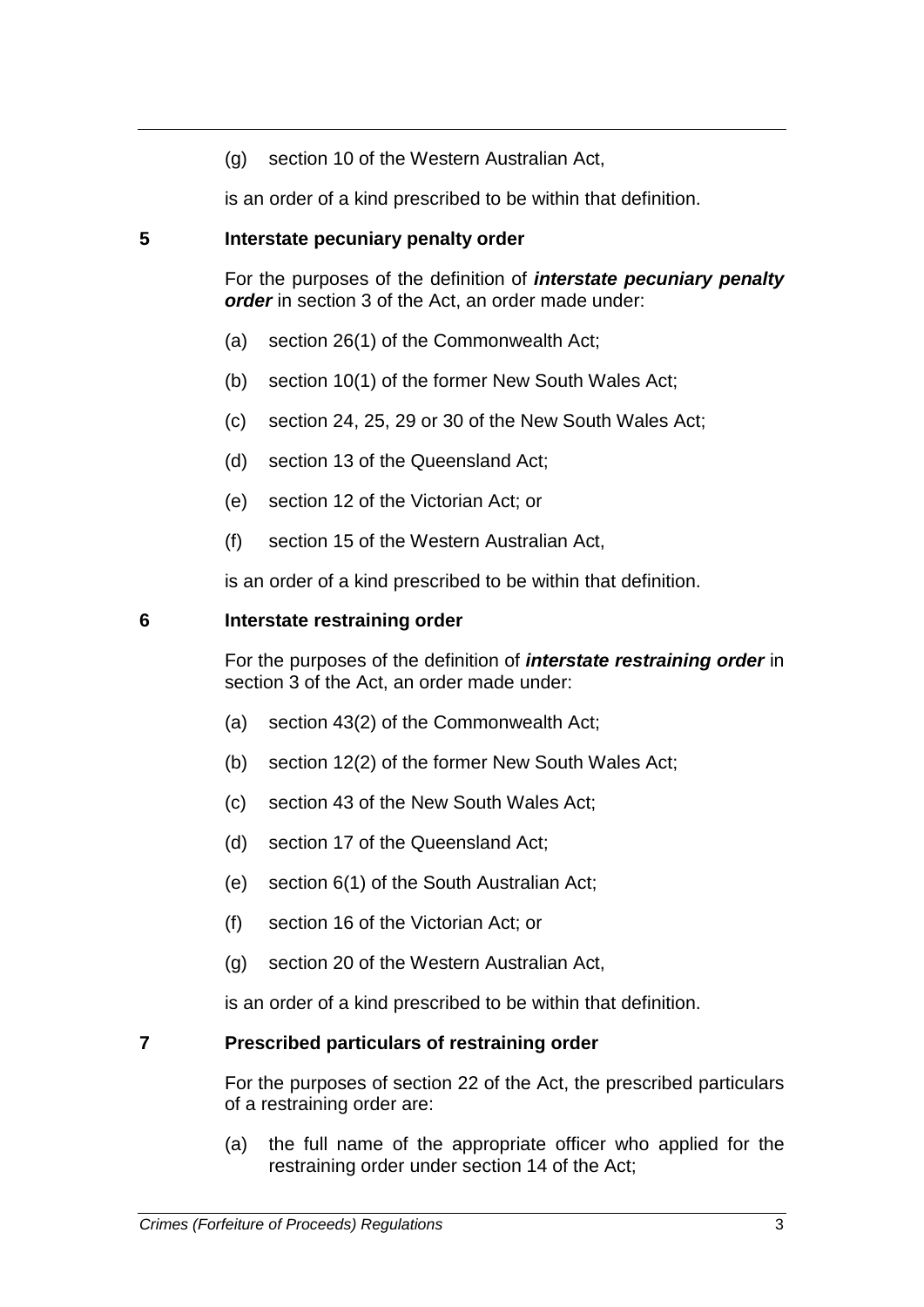- (b) the name of the court by which the order was made;
- (c) the date when the order was made; and
- (d) a description of the affected property which is sufficient to identify it.

## **8 Search warrants**

A search warrant issued under:

- (a) section 42(2) of the Act shall be in the form in Schedule 1;
- (b) section 42(4) of the Act shall be in the form in Schedule 2; and
- (c) section 52 of the Act shall be in the form in Schedule 3.

#### **9 Prescribed serious offences**

For the purposes of paragraph (b) of the definition of *serious offence* in section 3 of the Act, an offence against section 31, 32 or 33 of the *Unlawful Betting Act* is a prescribed offence.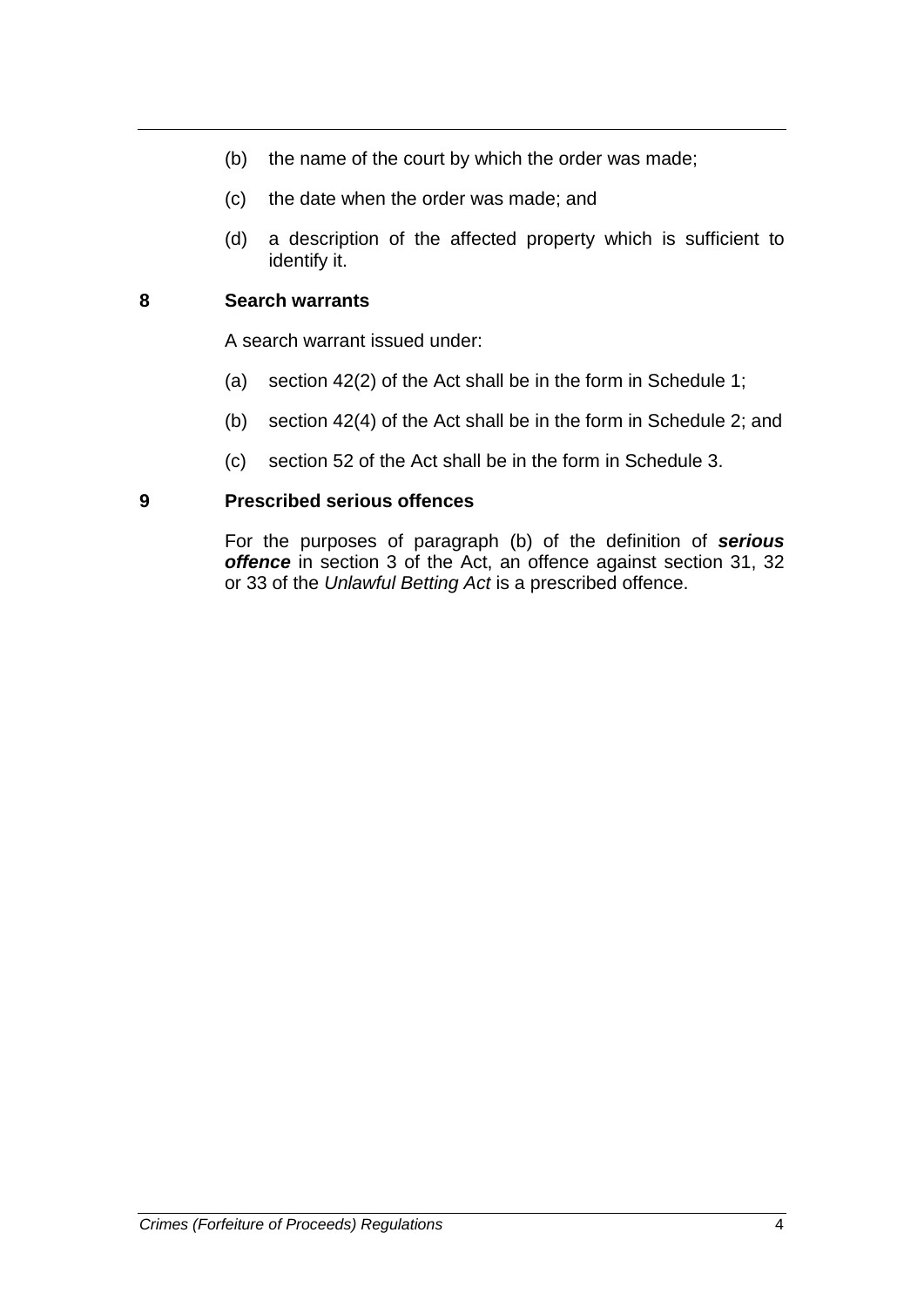# **Schedule 1**

regulation 8(a)

## NORTHERN TERRITORY OF AUSTRALIA

#### *Crimes (Forfeiture of Proceeds) Act*

#### WARRANT TO SEARCH PERSON

To **The Community**, a member of the Police Force.

 $I,$   $\blacksquare$ , a magistrate, in pursuance of section 42(2) of the *Crimes (Forfeiture of Proceeds) Act*, issue a warrant authorizing the above – named member of the Police Force and any other member of the Police Force, with such assistance, and by such force, as is necessary and reasonable:

(a) to search

(name of person to be searched)

for the following tainted property:

(specify tainted property)

; and

(b) to seize property found in the course of the search that the member believes, on reasonable grounds, to be tainted property of that kind.

THIS WARRANT

(a) is issued for the purpose of

(include purpose for which warrant issued, including reference to the nature of the relevant serious offence); and

(b) shall cease to have effect at midnight on

(a date not later than 21 days after the date of issue of the warrant).

Dated 19 .

**Magistrate**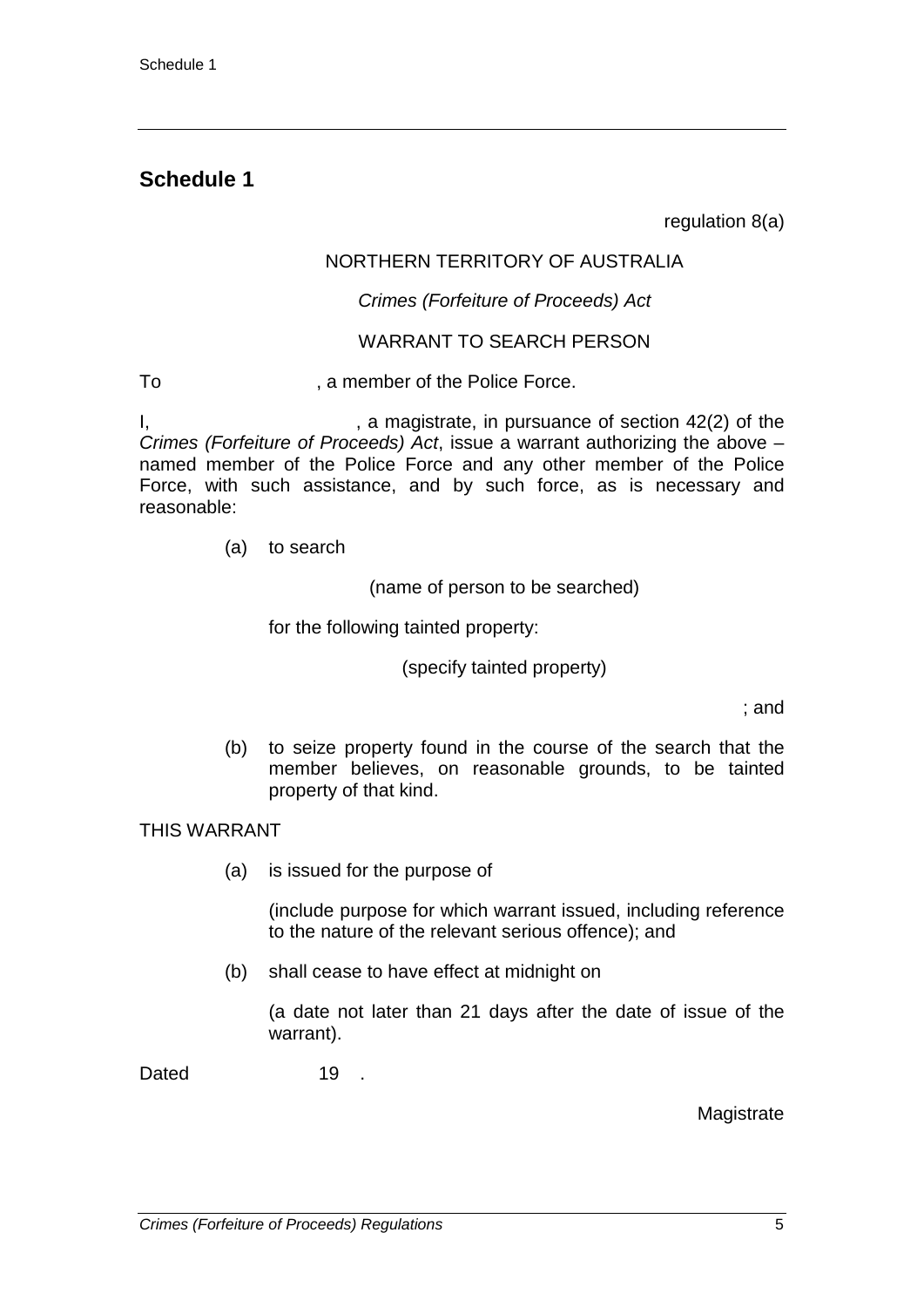# **Schedule 2**

regulation 8(b)

## NORTHERN TERRITORY OF AUSTRALIA

#### *Crimes (Forfeiture of Proceeds) Act*

#### WARRANT TO SEARCH LAND OR PREMISES

To **The Community Community** To contract the Police Force.

I, in the same state of the state of the state of the state of the state of the state of the state of the state of the state of the state of the state of the state of the state of the state of the state of the state of the

pursuance of section 42(4) of the *Crimes (Forfeiture of Proceeds) Act*, issue a warrant authorizing the above-named member of the Police Force and any other member of the Police Force, with such assistance, and by such force, as is necessary and reasonable:

- (a) to enter:
	- \*(i) onto

(specify land to be searched); or

\*(ii) on or into

(specify premises to be searched),

(b) to search that land/those premises\* for the following tainted property:

(specify tainted property); and

(c) to seize property found in the course of the search that the member believes, on reasonable grounds to be tainted property of that kind.

#### THIS WARRANT

(a) is issued for the purpose of

(include purpose for which warrant issued, including reference to the nature of the relevant serious offence);

- (b) authorizes entry to be made to the land or the premises, as the case may be:
	- \*(i) at any time of the day or night; or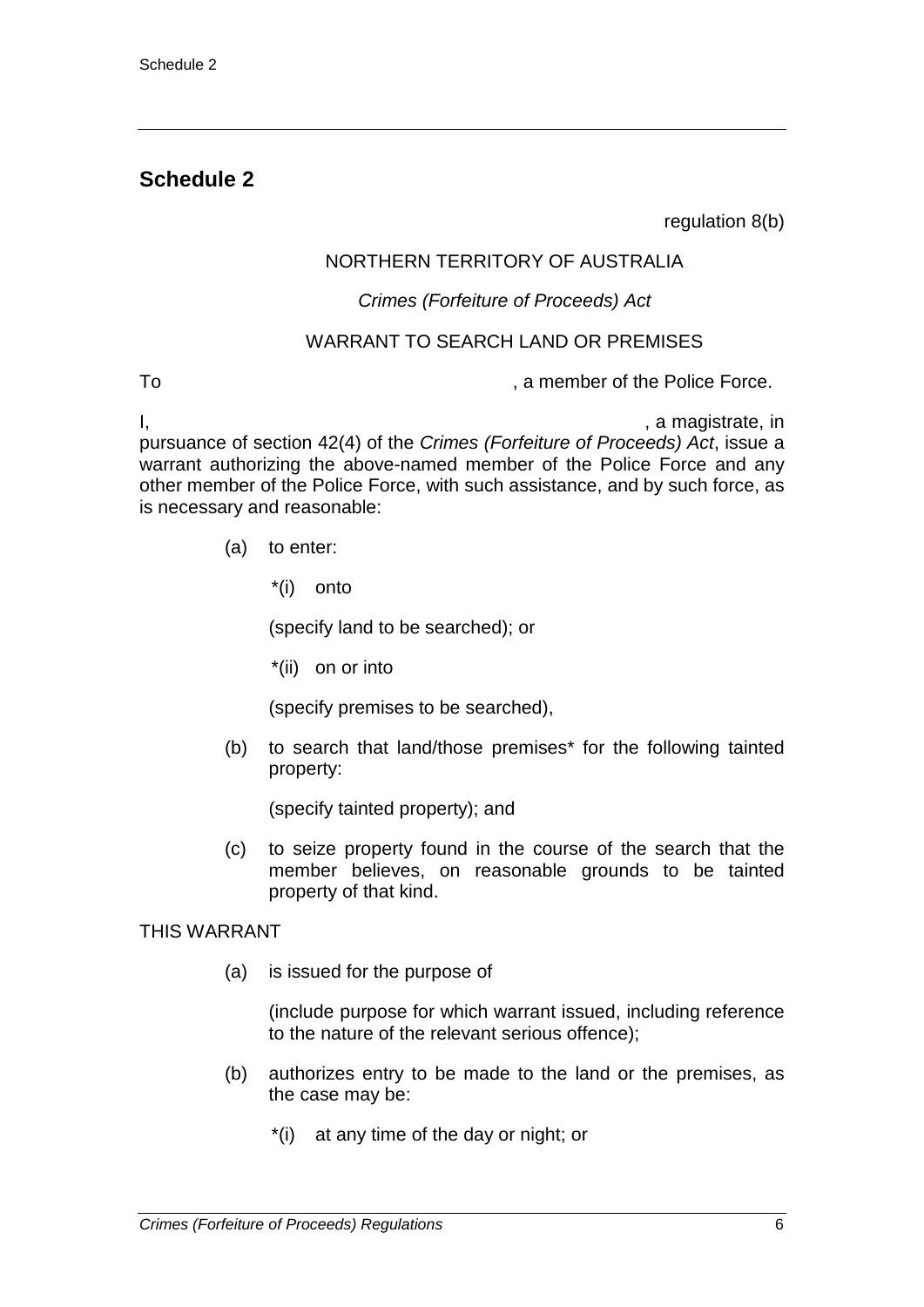|       |     | *(ii) during                                                               |
|-------|-----|----------------------------------------------------------------------------|
|       |     | specify hours of day or night entry authorized); and                       |
|       | (C) | shall cease to have effect at midnight on                                  |
|       |     | (a date not later than 21 days after the date of issue of the<br>warrant). |
| Dated |     | 19                                                                         |

\* Delete if not applicable

Magistrate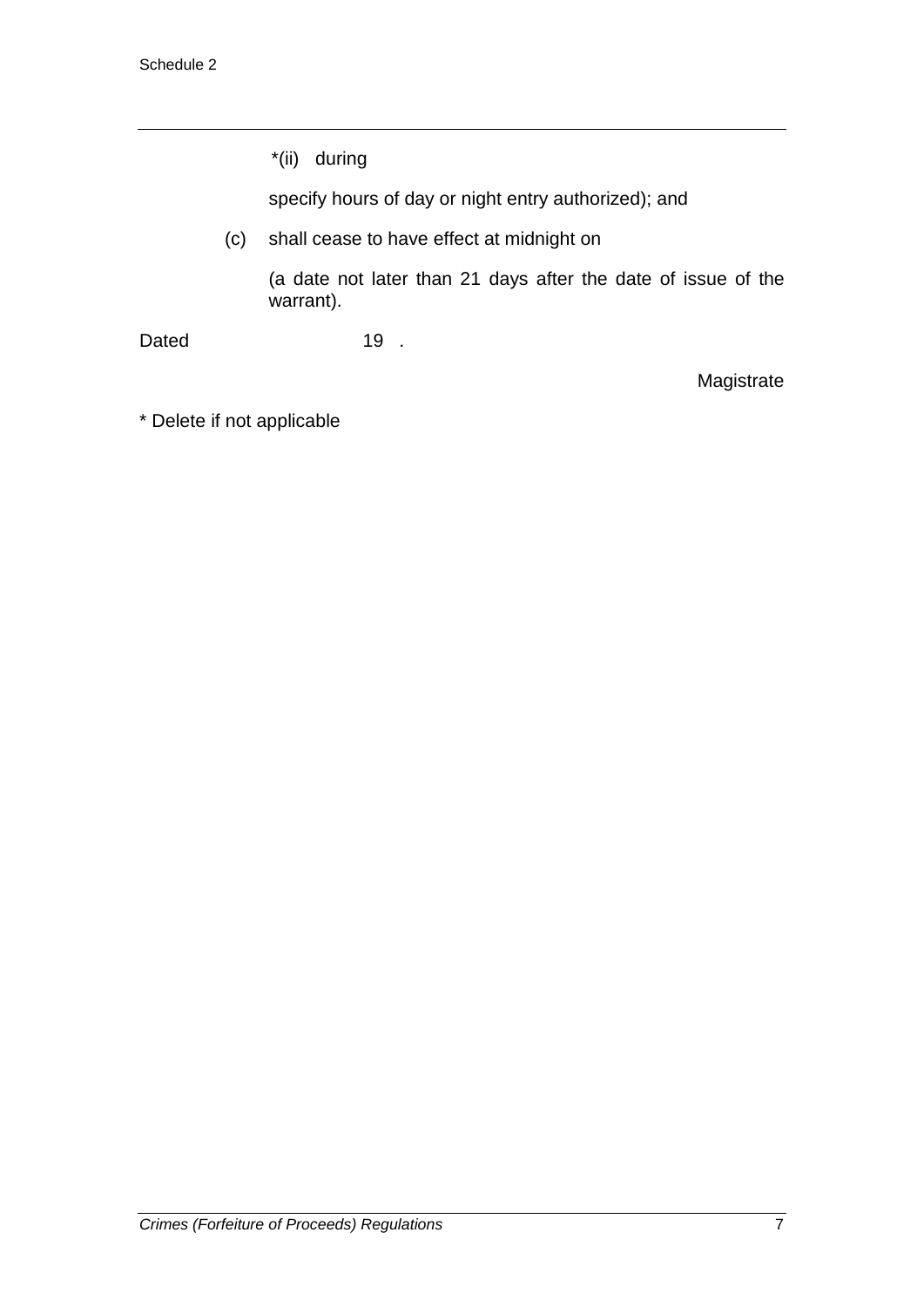# **Schedule 3**

regulation 8(c)

#### NORTHERN TERRITORY OF AUSTRALIA

#### *Crimes (Forfeiture of Proceeds) Act*

#### WARRANT TO SEARCH FOR PROPERTY-TRACKING DOCUMENTS

To **The Community Community** To contract the Police Force.

The Supreme Court of the Northern Territory of Australia, in pursuance of section 52 of the *Crimes (Forfeiture of Proceeds) Act*, hereby issues a search warrant authorizing the above-named member of the Police Force and any other member of the Police Force, with such assistance, and by such force, as is necessary and reasonable:

- (a) to enter:
	- $*(i)$  on

(specify land to be searched); or

\*(ii) on or into

(specify the premises to be searched)

(b) to search that land/those premises\* for the following property-tracking documents:

(specify property-tracking documents); and

(c) to seize any document found in the course of the search that the member believes, on reasonable grounds, to be a document of that kind.

#### THIS SEARCH WARRANT

(a) is issued for the purpose of

(include purpose for which warrant issued, including reference to the nature of the relevant serious offence);

- (b) authorizes entry to be made to the land or the premises, as the case may be:
	- \*(i) at any time of the day or night; or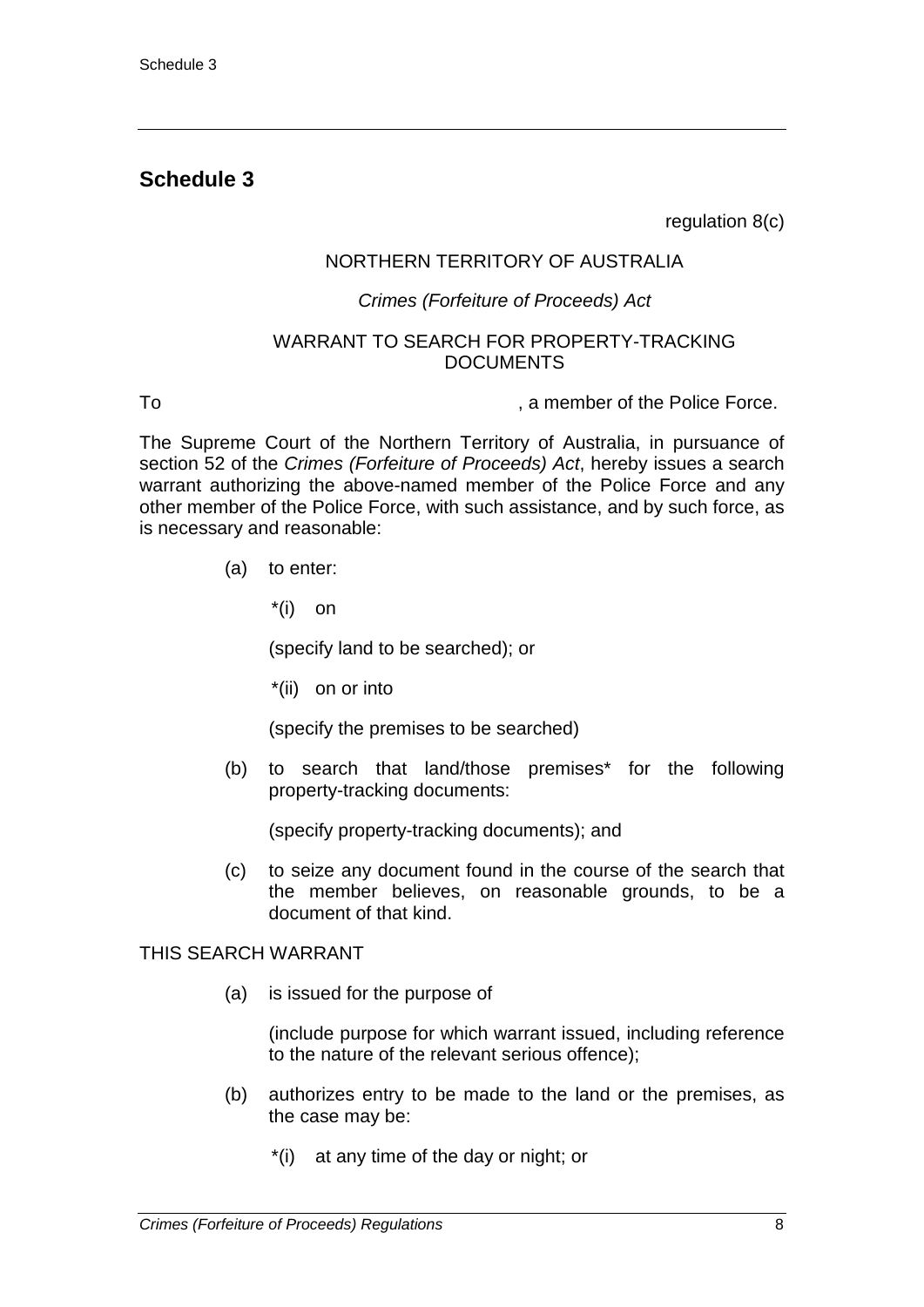\*(ii) during

(specify hours of day or night entry authorized); and

(c) shall cease to have effect at midnight on

(a date not later than one month after the date of issue of the warrant).

Dated 19 .

Judge of the Supreme Court of the Northern Territory of Australia

\* Delete if not applicable